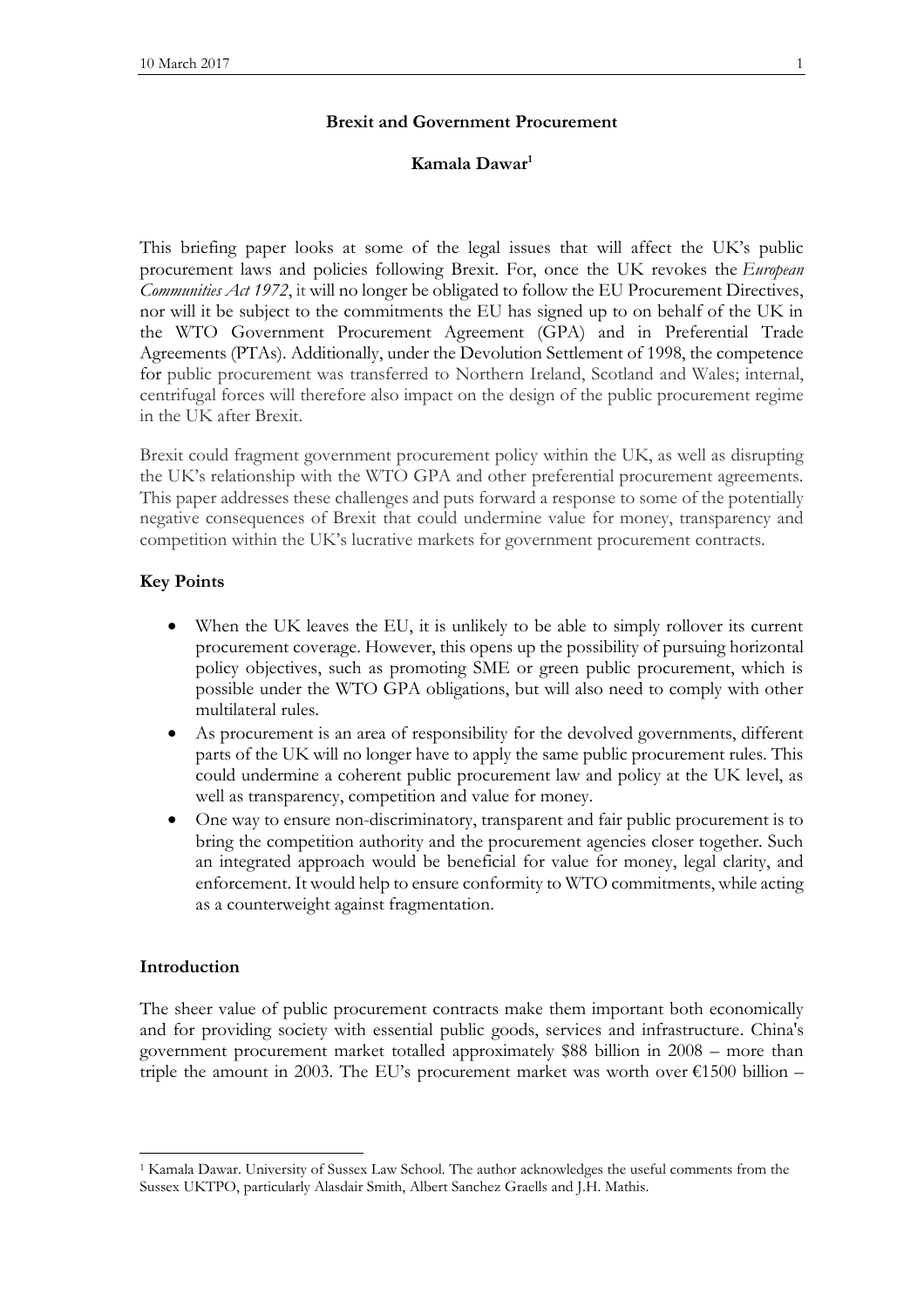over 16 per cent of total EU GDP – in 2004, and grew to over  $\epsilon$ 2150 billion in 2008.<sup>2</sup> In  $2013/14$ , the UK public sector spent a total of  $\text{\emph{L}}242$  billion on procurement of goods and services. This sum accounted for 33% of UK public sector spending<sup>3</sup> and 13% of GDP<sup>4</sup> – so ensuring good public procurement policy is beneficial to markets and taxpayers.

Currently, the UK's procurement laws fall under the application of the EU's 2014 Procurement Directives for Goods and Services, Utilities and Concessions. The EU has also negotiated the coverage of the WTO Government Procurement Agreement on behalf of all 28 EU Member States and various PTAs, most recently the EU-Canada CETA, which includes a comprehensive chapter of public procurement provisions.

The Great Repeal Bill aims to revoke the *European Communities Act 1972* and to incorporate current applicable EU law into an Act of Parliament. Additionally, following the Devolution Settlement of 1998, certain competences – including public procurement – were devolved to Northern Ireland, Scotland and Wales. So, unless the laws affecting devolved issues are unilaterally scrapped by Westminster as a consequence of Brexit, the Great Repeal Bill will result in decentralising government procurement legislation. This could potentially fragment a coherent UK-wide procurement strategy towards the WTO GPA, as well as in its PTAs.

This paper assesses the legal challenges and opportunities for the UK's public procurement laws and policies after Brexit. Section 1 briefly examines the issue of sequencing government procurement negotiations after Article 50 TEU has been triggered. Section 2 then examines the options open to the UK in the renegotiating of its procurement rules externally - at the WTO GPA and in its PTAs - as well as internally, in relation to the Devolution Settlement and decentralised procurement policy in Northern Ireland, Scotland and Wales.

### **Section 1: Government Procurement After Brexit: the International Context**

While the UK government can enter into informal discussions regarding its future trading arrangements – including public procurement – with third parties, the UK is unlikely to sign any agreements until it has withdrawn from the EU and repositioned itself with regard to the WTO and the EU itself.

First, to conclude a trade agreement with a non-EU party while the UK is still formally a Member State of the EU would be in breach of Article 3(1)(e) TFEU, which provides the EU with exclusive competence in determining common commercial policy on behalf of its Member States. Serious conflicts of interest would also likely surface, in breach of Article 4.3 and Article 24.3 TFEU. These laws obligate Member States to refrain from any action which is contrary to the objectives of the Union or likely to impair its effectiveness as a cohesive force in international relations. Formal negotiations would breach the principle of good faith the UK has towards the TFEU – until it detaches itself from the EU. This is not a trivial

 $\overline{a}$ 

<sup>2</sup> Benchmarking Public Procurement. 2016. World Bank Group. Available at:

http://bpp.worldbank.org/~/media/WBG/BPP/Documents/Reports/Benchmarking-Public-Procurement-2016.pdf

<sup>3</sup> Lorna Booth. Public Procurement. House of Lords Briefing Paper Number 6029, 3 July 2015.

<sup>4</sup> Department for Business, Innovation and Skills) (2012a) *No Stone Unturned in Pursuit of Growth*. BIS, London. Cited in Barbara Morton, Gregg Paget, Carlos Mena. What role does Government procurement play in manufacturing in the UK and internationally and how? Cranfield University October 2013. Available at: www.gov.uk/government/uploads/system/uploads/attachment\_data/file/283898/ep24-governmentprocurement-manufacturing.pdf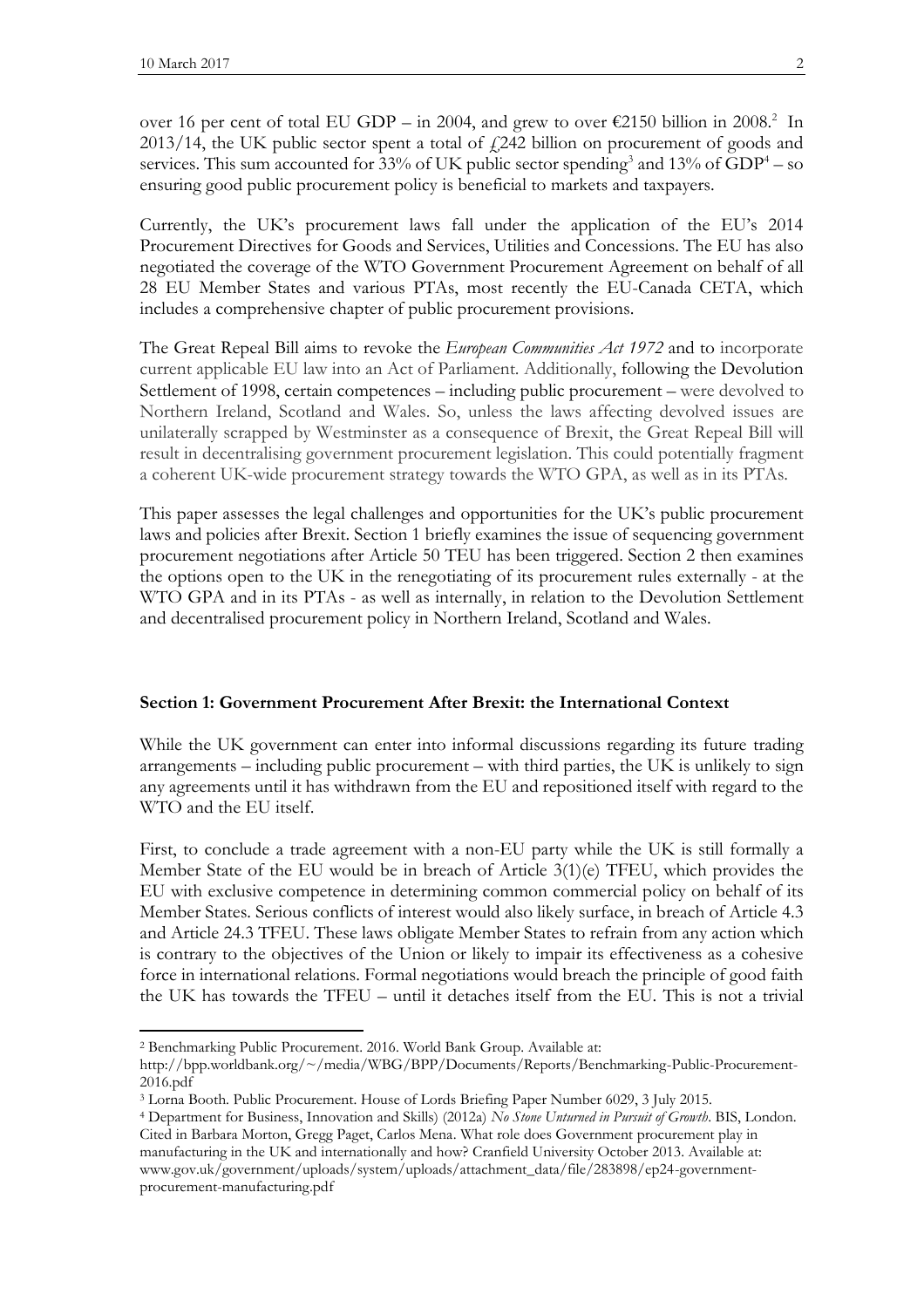$\overline{a}$ 

point. Good faith is a fundamental principle of international law codified in Article 26 of the Vienna Convention on the Law of Treaties,<sup>5</sup> without which surely all international law would collapse.

Second, from a negotiator's perspective the legal framework for negotiating a free trade agreement is primarily the WTO's MFN exceptions, under Article XXIV GATT and Article V GATS. A prerequisite to repositioning the UK's trade terms post-Brexit is therefore going to involve establishing the UK's MFN commitments under the GATT and GATS, with all the other 164 or more Members – including the EU. Some commentators have argued otherwise – that the UK is already a WTO Member with independent rights and obligations, including those relating to its MFN coverage in goods and services. <sup>6</sup> This seems an optimistic and overly simplistic interpretation in the case of services under the GATS schedules, where the UK's commitments are set out both independently and jointly with the EU. The UK will need independently to set out its GATS Schedule whether or not it is certified by other WTO Members, because the UK needs a schedule upon which to trade.<sup>7</sup> So, it is not until the UK has formally determined its MFN coverage under the WTO that the UK can seek to negotiate a more favourable trade agreement in accordance with the WTO's MFN exceptions under the GATT Article XXIV and GATS Article V.

## **The UK's Accession to the WTO Government Procurement Agreement (WTO GPA)**

The UK is currently a signatory party to the 2014 Revised WTO GPA through its membership of the EU. It has not had to ratify this agreement as an individual party. The total value contracted by the 27 Member States of the EU and covered by GPA in 2012 was €283.4 billion.<sup>8</sup> The UK accounts for 84% of the total value procured at EU level in awards of more than  $\text{\textsterling}100$  million.<sup>9</sup> The US Government Accountability Office estimates the value of the EU's total procurement markets to be US\$1.6 trillion, the US' total procurement market at US\$1.7 trillion, and the aggregate value of the other WTO GPA parties at US\$1.1 trillion.<sup>10</sup>

After Brexit, the EU will need to remove the UK's coverage from the EU's WTO GPA schedules by notifying the other parties to the WTO GPA of any proposed modifications to their commitments, pursuant to WTO GPA Article XIX. The removal of the UK schedules will create a gap in the value of the EU's schedules and the EU will need to modify its schedules and market access commitments on the basis of reciprocity. Alternatively, they must compensate the other parties to the WTO GPA on the loss of coverage follow the UK's detachment, pursuant to Article XIX WTO GPA covering modifications and rectifications to coverage. This provision requires, among other things, notification to the Committee of

<sup>5</sup> Article 26. Pacta Sunt Servanda Every treaty in force is binding upon the parties to it and must be performed by them in good faith. Vienna Convention on the Law of Treaties. 1969.

<sup>6</sup> L. Bartels. The UK's Status in the WTO after Brexit (September 23, 2016). Available at SSRN: https://ssrn.com/abstract=2841747

<sup>7</sup> P. Eckhout. House of Commons Briefing Paper: Brexit: the options for trade. ¶192.

<sup>8</sup> This is approximately £85 million. Albert Sanchez Graells. Written evidence for UK Parliament. (TAS0083) http://data.parliament.uk/writtenevidence/committeeevidence.svc/evidencedocument/eu-internal-marketsubcommittee/brexit-future-trade-between-the-uk-and-the-eu-in-services/written/44483.pdf <sup>9</sup> Albert Sanchez Graells. *Id.*

<sup>&</sup>lt;sup>10</sup> The United States and European Union are the Two Largest Markets Covered by Key Procurement Related Agreements. Report to Congressional Requesters. US Government Accountability Office. GAO-15-717. p1.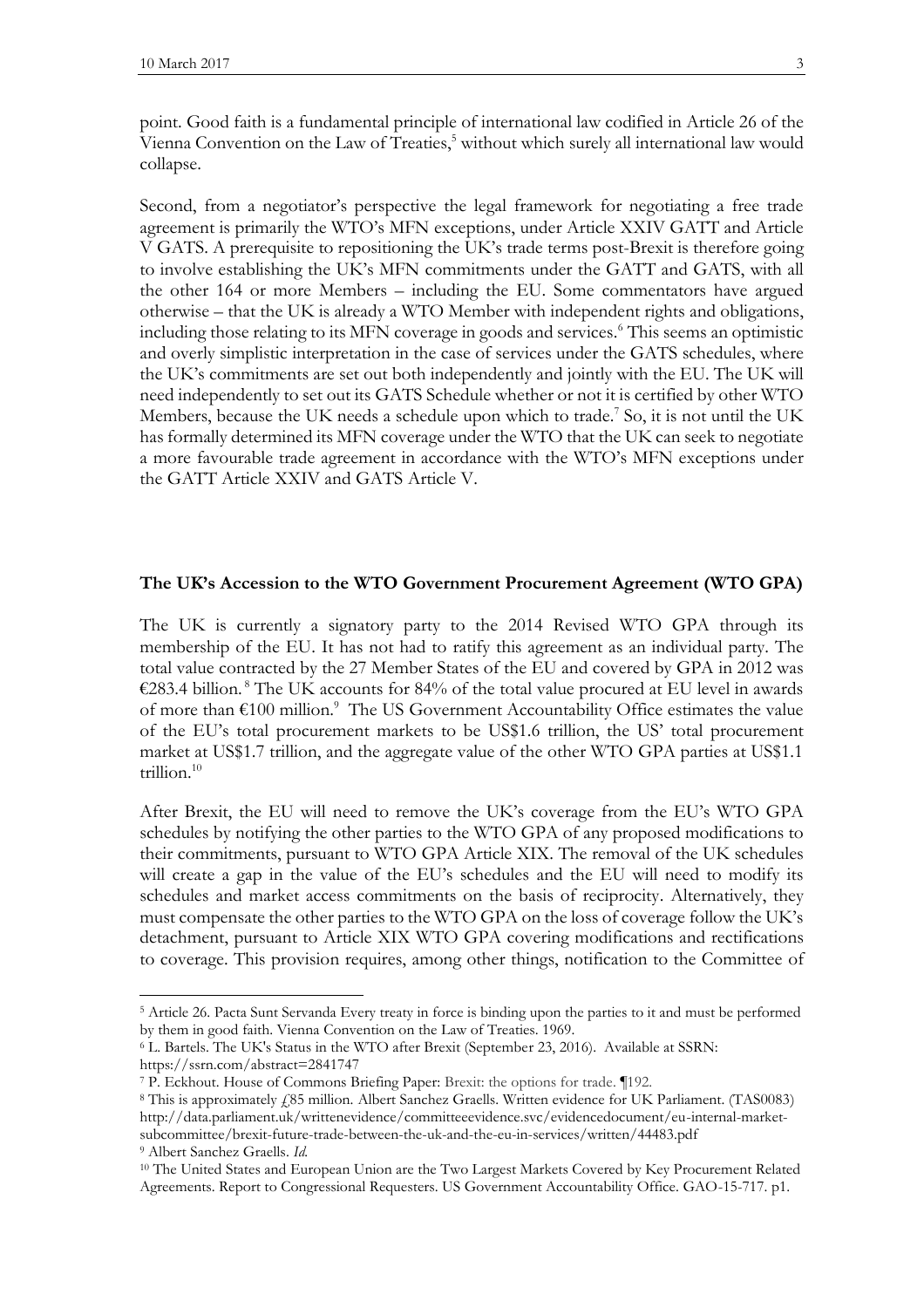any proposed modification of its annexes to Appendix I, along with information as to the likely consequences of the change for the coverage provided for by the WTO GPA.

Valuing the UK's procurement coverage separately from the EU is not straightforward. First, there are elements of the UK's coverage that are tied into the EU's procurement schedules. For example, under the WTO GPA Annex 2 the EU's sub-central government entities coverage for regional or local contracting authorities, sets out indicative rather than clearly defined coverage for each Member State.<sup>11</sup> Second, parties to the WTO GPA cannot commit procurements for services under the WTO GPA Annexes unless these services markets have been opened up under the GATS schedules. So, before the UK can negotiate its own coverage under the WTO GPA, it needs to reset its MFN commitments in GATS schedules. Among the nine parties currently acceding to the WTO GPA are Australia, China and Russia, while India, for example, is an observer. Should the UK wish to influence these significant trading partners' market access negotiations before they join, it would be wise for the UK to accede before these parties.

The WTO GPA depends on highly complex bilateral negotiations between the different Parties because a Party is not required to give the same commitments to all trading partners.<sup>12</sup> The WTO GPA Annex negotiations are based upon four basic variables: i) the value of procurement – covering only contracts estimated to exceed a certain value threshold; ii) the identity of the procuring entity – covering only those listed by each party in its annexes; iii) the type of goods or services procured – consisting of all goods, apart from some expressly excluded by each party, and only services listed by each party in its annexes; and iv) the origin of the goods or services – including only countries that are GPA parties.

Currently, as a party to the WTO GPA, the EU opens up all procurement above specified value thresholds, which is already covered by the EU directives. However, this coverage is highly qualified bilaterally, depending on the level of reciprocity. Significantly, the EU did not negotiate carve-out protections from the WTO GPA's obligations for SMEs and nor did the EU aim to negotiate concessions that matched the SME objectives of other parties. This is because the internal EU (then, the European Community) procurement directives were promulgated to liberalise the internal market among its Member States. The rationale and principles embodied in the Procurement Directives are historically based on trade liberalisation.<sup>13</sup> So EU negotiators sought instead to explicitly penalise the US, Korea and Japan for discriminating in favour of their SMEs in procurement contract awards.<sup>14</sup>

 $\overline{a}$ 

Implications for National Regulatory Space for Commercial and Horizontal Procurement Policies' (2012) 14 *Cambridge Yearbook of European Legal Studies* 1-47.

 $11 \text{ https://e-}$ 

gpa.wto.org/en/Annex/Details?Agreement=GPA113&Party=EuropeanUnion&AnnexNo=2&ContentCultu re=en

<sup>&</sup>lt;sup>12</sup> The coverage of the Agreement is set out for each signatory party in Appendix I, which is divided into Annexes concerning the specific coverage of the obligations. The Annexes address: 1) central government entities covered by the Agreement; 2) covered sub-central government entities; 3) "other" covered entities (e.g. utilities); 4) goods; 5) services coverage; 6) coverage of construction services; and 7) General Notes. <sup>13</sup> For discussion, see S. Arrowsmith, 'The Purpose of the EU Procurement Directives: Ends, Means and the

<sup>14</sup> https://e-gpa.wto.org/report/coverage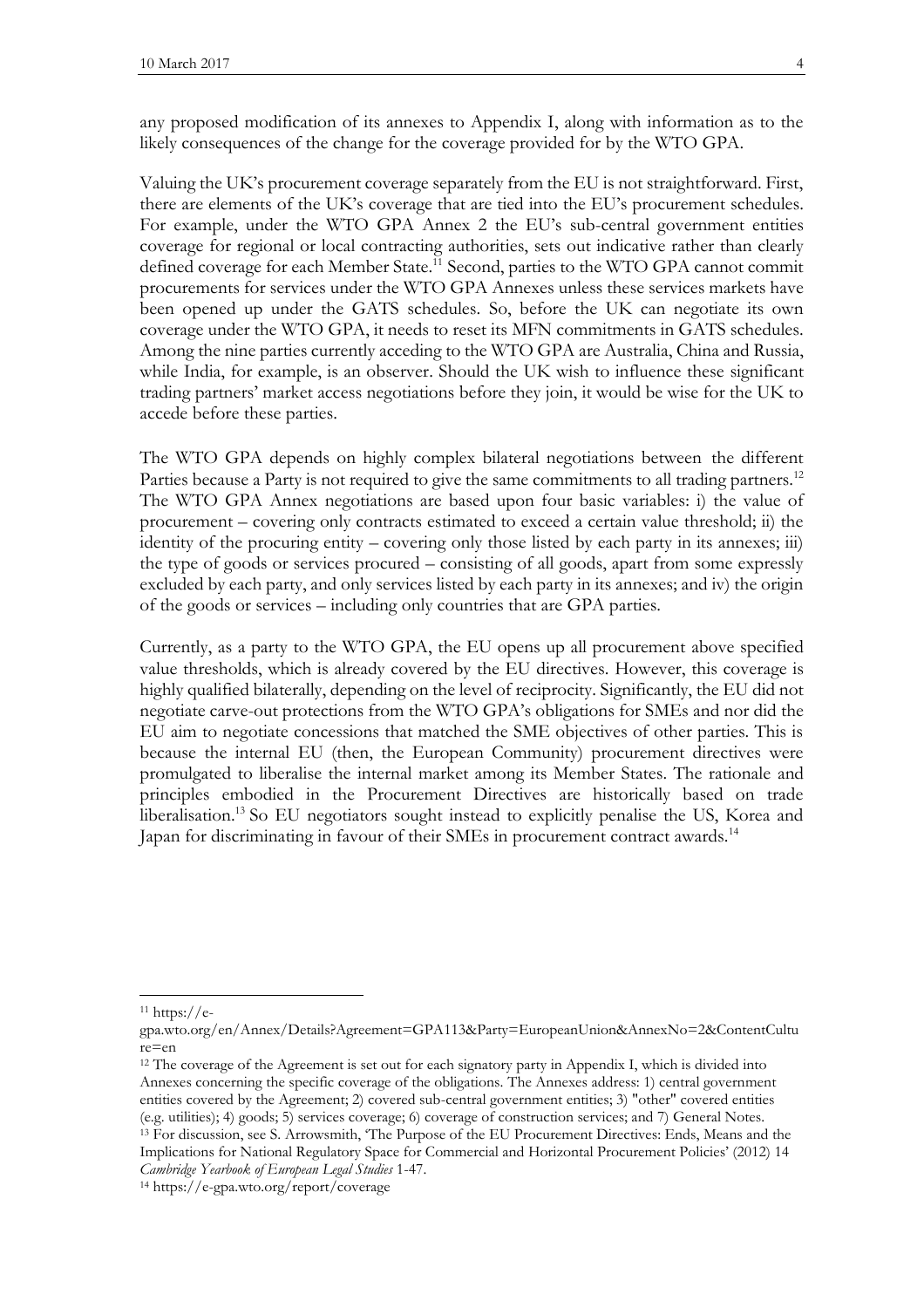# **Section 2: Options for UK Public Procurement Law and Policy**

The UK's public procurement policy has been historically directed towards promoting competitive, commercial public purchasing. The UK government has singled out particularly uncompetitive public procurement markets such as communications networks, for example, because of their high barriers to entry for new businesses, economies of scope and scale, network effects, and technical gateways or bottlenecks that may give their owners market power. <sup>15</sup> Overall, the UK has been seen to have played a positive role in shaping EU procurement rules along commercial rather than bureaucratic lines.<sup>16</sup>

Yet, prior to implementing the EU procurement directives, the UK did not have a significant body of public procurement law or legal rules. Rather it relied in the main on administrative guidance from the Treasury for specific purposes, such as promoting value for money and controlling corruption in procurement processes. It was through the transposition of the EU Procurement Directives that a more legal approach was introduced into UK procurement practices. So to the extent that the objective of EU public procurement law is to open up the internal procurement market to tenderers from all other Member States, this transposition has introduced greater competition and promoted value for money – in line with previous UK procurement policy.

After Brexit, a pragmatic short-term solution would be to retain current regulations for the award procedures under the Great Repeal Act, but without conferring their benefits to suppliers from third parties without reciprocal arrangements. The freedom from the imposition of EU Procurement Directives will have implications for the UK's internal procurement policy. As a consequence of the devolution settlement of 1998, public procurement became an area of responsibility for the devolved governments of Northern Ireland, Scotland and Wales. Following Brexit, the different parts of the UK will no longer be forced to apply the same public procurement rules, and different policy objectives are likely to appear in the award of procurement contracts, promoting different local economic development and social goals.

The value of procurement in the different areas and sectors is also varied. Table 1 sets out the total budget broken down into different departments. The National Health Service is by far the biggest spender of the procurement budget, with more than double the share of defence. Table 1 highlights the relative significance of procurement spent by Northern Ireland, Scotland, and Wales. This decentralising dynamic could undermine a coherent public procurement law and policy at the UK level, as well as transparency, competition and value for money.

**Insert Table 1.**

 $\overline{\phantom{a}}$ 

<sup>15</sup> Department of Trade and Industry Report (2000, December) 'A new future for communications'. HMSO, London.

<sup>&</sup>lt;sup>16</sup> For example, in the provisions on framework agreements and competitive dialogue introduced in 2004 and in the introduction or adoption of measures that were of concern to the UK in the 2014 reform process such as the "mutual" exemption and wider use of award procedures involving negotiation. See: Sue Arrowsmith. Brexit Whitepaper: The implications of Brexit for the law on public and utilities procurement. Achilles Briefing paper 2016. https://www.achilles.com/images/locale/en-EN/buyer/pdf/UK/sue-arrowsmithbrexit-whitepaper.pdf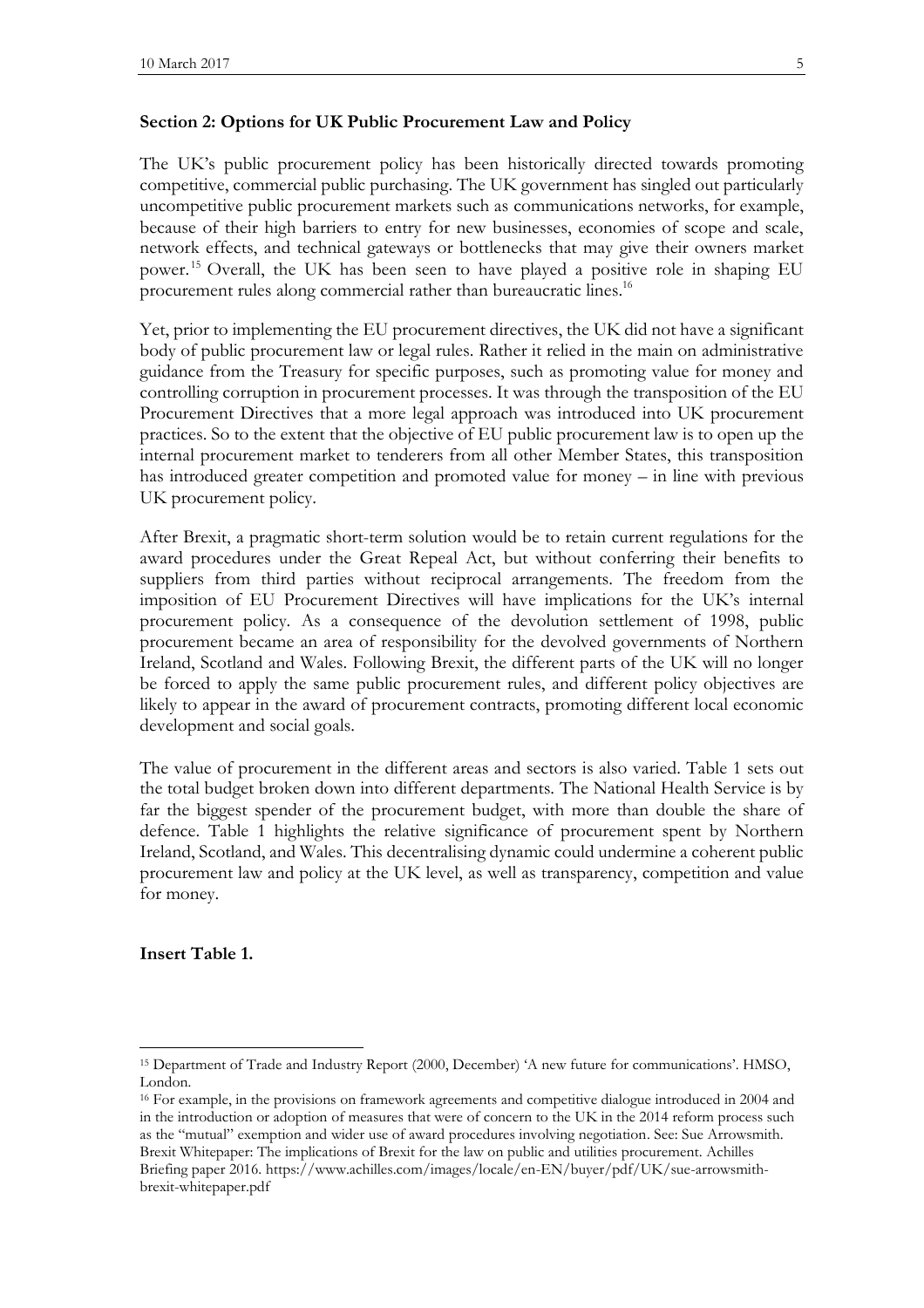#### **Horizontal policy objectives Post Brexit:** *The case of SME Promotion*

In 2013/14, the UK public sector spent a total of  $f$  242 billion on procurement of goods and services. There is political pressure to use this sum to pursue a variety of public policy aims, such as promoting small and medium-sized enterprises (SMEs) or encouraging local growth. Indeed, both of these objectives were stated aims of the UK's coalition government of 2010- 2015, which in 2013/14, set a target for central government to procure 25% of goods and services by value from small and medium-sized enterprises. The 2015 Conservative manifesto included a pledge to increase the percentage spent with small and medium-sized enterprises to a third. $17$ 

Following Brexit, when negotiating its accession terms to the WTO GPA the UK has the option of avoiding the current legal impasse the EU has encountered when promoting SMEs though government procurement contract awards. If the UK so choses, it can establish a comprehensive policy framework to promote SMEs, in line with other signatory parties such as the US, Japan and S. Korea. The UK could negotiate specific carve outs for its small medium sized enterprises, for example, for this would provide the legal discretion for and Northern Ireland, Scotland and Wales to pursue such policies, while maintaining a coherent UK procurement framework to pursue in trade agreements.

There are various other policy objectives that the devolved regions of the UK may also choose to pursue through public procurement awards. A 2013 study based on EU Tender Electronic Data (TED)<sup>18</sup> assessing the use of public procurement for promoting the environment – or green public procurement (GPP), social responsible public procurement (SRPP) and public procurement for innovation indicates that the UK is the leader in all three categories. (See Table 2)<sup>19</sup> However, recent WTO disputes indicate that procurement policies promoting industrial or environmental policies are actionable under various multilateral agreements, even if they have been exempted from the WTO GPA commitments.<sup>20</sup> The UK will need to ensure that horizontal policy objectives implemented through devolved procurement awards are in compliance not only with the WTO GPA, but also under other multilateral rules including the WTO Agreement on Subsidies and Countervailing Measures, the GATT, GATS and the TRIMs.

**Insert Table 2. 21**

 $\overline{\phantom{a}}$ 

<sup>&</sup>lt;sup>17</sup> Crown Commercial Services. Procurement Policy Note – Reforms to make public procurement more accessible to SMEs Information Note 03/15 18th February 2015. Available at:

www.gov.uk/government/uploads/system/uploads/attachment\_data/file/405020/PPN\_reforms\_to\_make\_ public\_procurement\_more\_accessible\_to\_SMEs.pdf

<sup>&</sup>lt;sup>18</sup> "Strategic use of public procurement in promoting green, social and innovation policies" Final Report DG GROW Framework Contract N° MARKT/2011/023/B2/ST/FC for Evaluation, Monitoring and Impact Assessment of Internal Market DG Activities.

<sup>&</sup>lt;sup>19</sup> A caveat with these figures is the variable quality of information in the different Member State's TED files. <sup>20</sup> Appellate Body Report, *Canada – Measures Relating to the Feed-In Tariff Program*, 6 May 2013,

WT/DS412/AB/R and WT/DS426/AB/R, ¶1.31. Report of the Appellate Body. *India – Certain Measures Relating to Solar Cells and Solar Modules* AB-2016-3 Report of the Appellate Body. WT/DS456/AB/R. 16 September 2016 ¶5.32.

<sup>21</sup> "Strategic use of public procurement in promoting green, social and innovation policies." Final Report DG GROW Framework Contract N° MARKT/2011/023/B2/ST/FC for Evaluation, Monitoring and Impact Assessment of Internal Market DG Activities.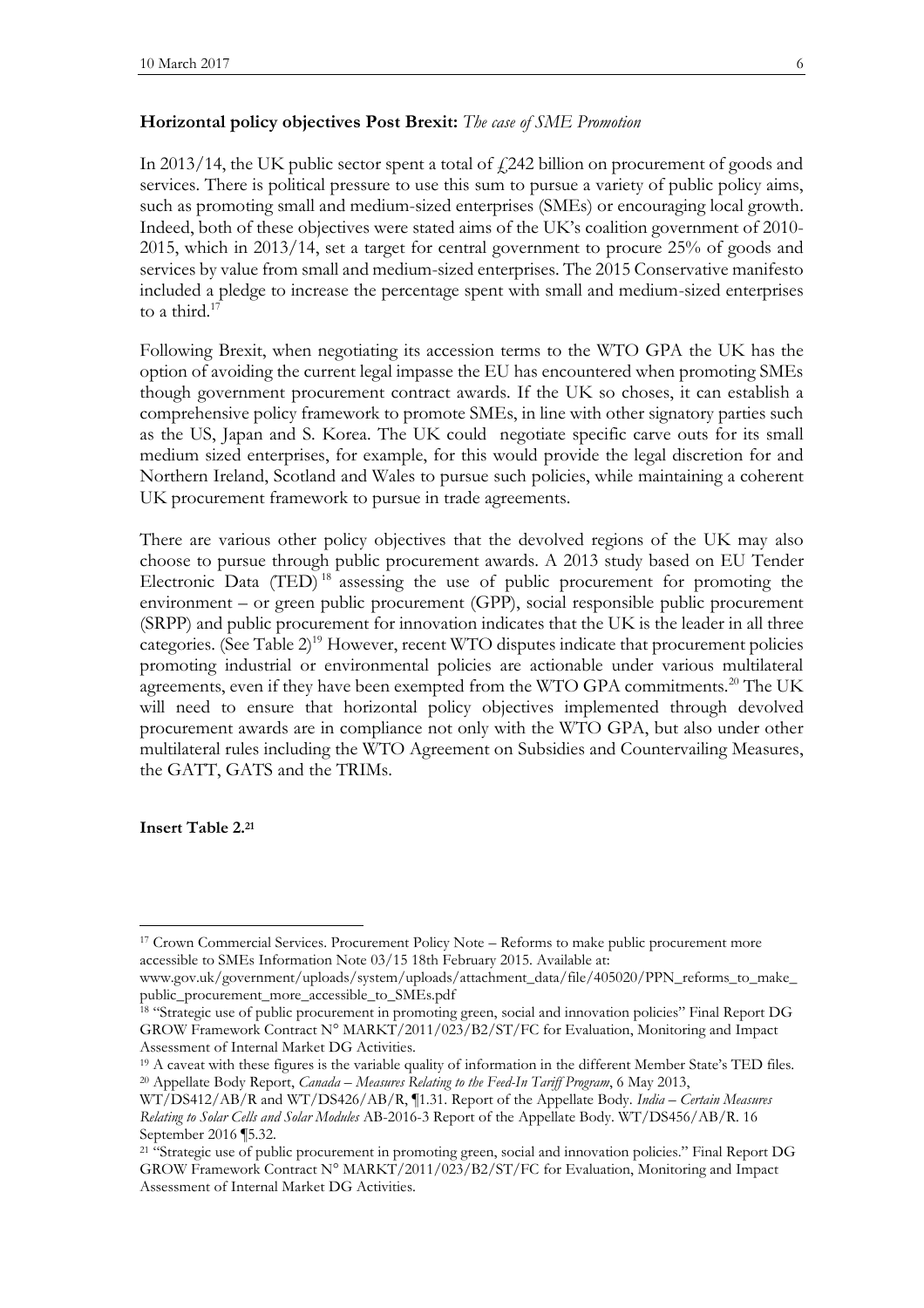#### **Can the UK Buy Better after Brexit?**

Ensuring non-discriminatory, transparent and fair public procurement is seen as the best way for citizens and tax-payers to obtain the best public goods and services available, and at the best value for money. To achieve this, procurement markets need competition. One way to facilitate this is to bring the competition authority and the procurement agencies closer together. There has been a tendency to perceive government procurement laws as largely focused on establishing the contractual arrangements for buying public goods and services. Competition law, on the other hand, has been seen as being largely focused on addressing private restraints of competition that prevents markets from being contestable and damaging to consumers. This approach is evident in the UK, where the Crown Commercial Services (CCS) is responsible for implementing the legal framework for public sector procurement and leads on the development and implementation of procurement policies for government.<sup>22</sup> Competition law, on the other hand, is enforced by the UK Competition and Markets Authority.<sup>23</sup>

Under this separated perspective, very limited interaction is envisaged between competition and government procurement law. The two bodies of economic regulation seem to have different objectives and consequently seem to offer weak reasons for their joint study or for the development of consistent rules and remedies.<sup>24</sup> Yet, from an economic perspective, competition principles are generally applicable to public procurement. They can be seen most obviously in the area of bid rigging and collusion amongst tenderers for public contracts.<sup>25</sup> The complexity of competition effects from procurement means that the public sector can both promote and restrict competition - either by helping firms to overcome barriers to entry or by adopting procurement practices that restrict participation or discriminate against particular firms.<sup>26</sup> The interdependent nature of competition and procurement laws also emerges in the impact of subsidies / State aid in public procurement markets. Such factors contribute to determine the competitiveness of markets where the public buyer sources goods, works and services, and can constrain the ability of the public buyer to obtain allocative efficiency and value for money.

In the EU, Article 101 TFEU sets out the targets of competition law in two stages with the term *undertaking*. Any entity engaged in an economic activity that consists of *offering* goods or services on a given market, regardless of its legal status and the way in which it is financed, is to be considered an undertaking. No intention to earn profits is required, nor are public bodies by definition excluded.<sup>27</sup> In effect, this term is used to describe nearly anyone that is engaged in an economic activity,  $28$  except employees  $29$  and public services based on

 $\overline{a}$ 

<sup>&</sup>lt;sup>22</sup> The implementation of the Public Contracts Regulations took effect from February 2015. See www.gov.uk/government/organisations/crown-commercial-service

<sup>&</sup>lt;sup>23</sup> The CMA derives most of their powers from the Enterprise Act 2002 and the Competition Act 1998. See: www.gov.uk/government/organisations/competition-and-markets-authority

<sup>24</sup> Albert Sánchez Graells. "Public Procurement and State Aid: Reopening the Debate?" 21(6) *Public Procurement Law Review*. 2012:205-212.

<sup>25</sup> Weishaar, S.E., Cartels, Competition and Public Procurement. Edward Elgar. June 2013.

<sup>26</sup> See for example, Laffont, J-J. and J. Tirole (1994) A Theory of Incentives in Procurement and Regulation, MIT Press, London. They contend that procurement is a special case of regulation in which the roles of principal (regulator or designer of contract mechanisms) and buyer are combined; The UK Office of Fair Trading. Assessing the impact of public sector procurement on competition. Volume 2 – case studies (OFT742b). September 2004.

<sup>&</sup>lt;sup>27</sup> The Commission published this definition on DG Competition's web-site at:

http://ec.europa.eu/comm/competition/general\_info/u\_en.html#t62

<sup>28</sup> *Höfner and Elser v. Macrotron GmbH* [1991] ECR I-1979 [\(C-41/90\)](http://eur-lex.europa.eu/LexUriServ/LexUriServ.do?uri=CELEX:61990J0041:EN:NOT).

<sup>29</sup> See AG Jacobs, *Albany International BV* (1999).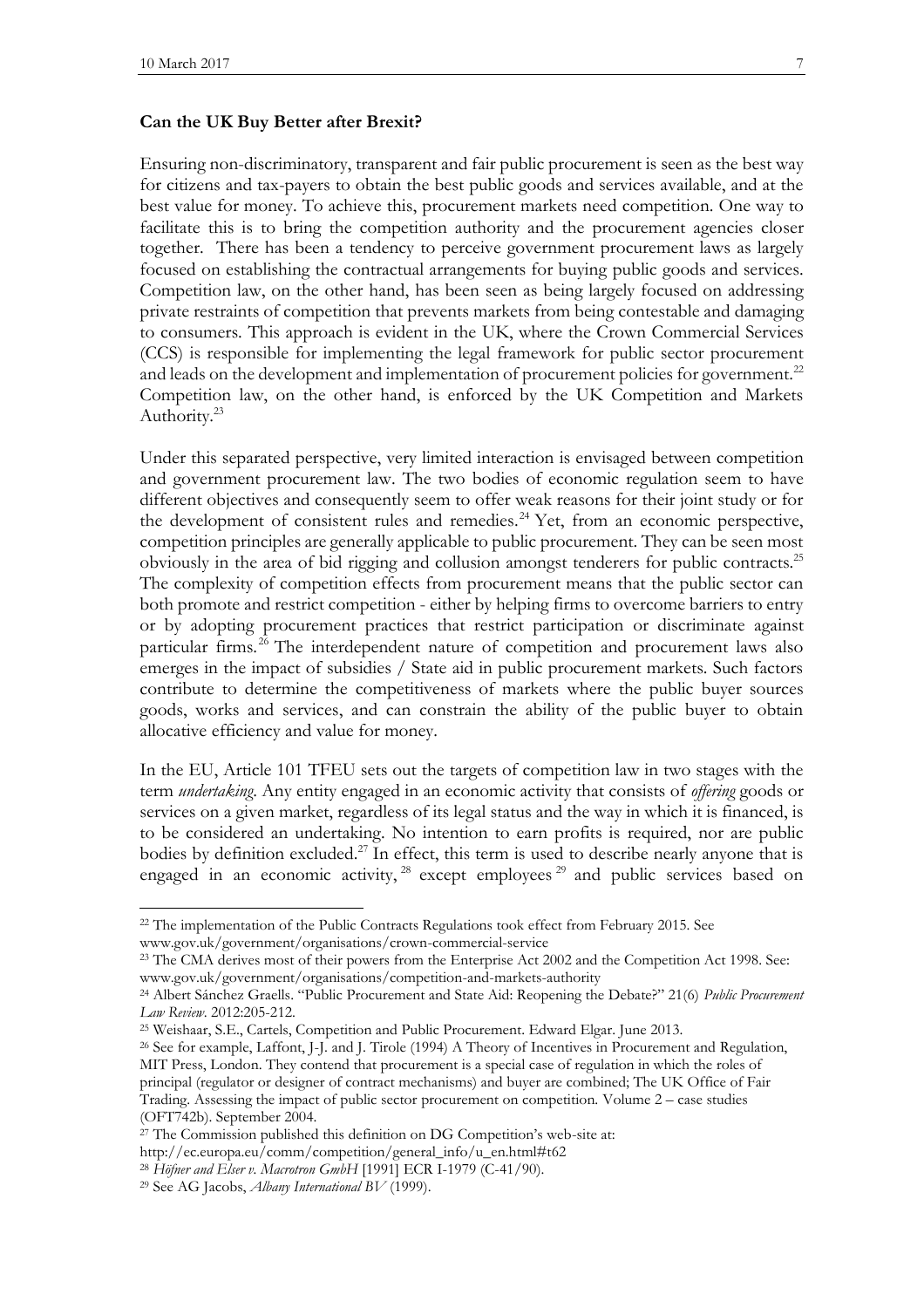"solidarity" for a "social purpose." A *public undertaking*, on the other hand, is an undertaking over which public authorities directly or indirectly exercise dominant influence by virtue of their ownership, financial participation, or the rules that govern it.<sup>30</sup>

However, the boundaries between competition and procurement blur because the objects of EU procurement law and competition law are similar and complementary. The principal objective of the procurement rules is *"the free movement of services … and the opening-up to undistorted competition in all the Member States*." The Court of Justice of the EU (CJEU) also issued a revised interpretation of the concept of an undertaking for the purposes of the application of EU competition law to encompass economic agents engaging in a combination of both economic and non-economic activities.<sup>31</sup> In the  $EasyPay$  case, the CJEU determined that an activity will be considered as economic - unless it has links with another activity that fulfils an exclusively social function - based on the principle of solidarity and entirely non-profit making. Moreover, such an activity must, by its nature, aims and the rules to which it is subject, be 'inseparably' connected to its social function.<sup>32</sup>

The *EasyPay* Judgment was significant in departing from existing case law<sup>33</sup> to confirm that for the purposes of the application of EU competition law, an undertaking is any entity – even a procurement agency - engaged in an economic activity, irrespective of its legal status and the way in which it is financed. And further, that any activity consisting in offering goods and services on a given market is an economic activity.<sup>34</sup> Of additional relevance here is the 2014 High Court in England ruling on the application of the UK competition rules to tender design of an exclusive concessions contract tendered to Luton Operations to run a bus service between the airport bus terminal and central London.<sup>35</sup> In this case, the contracting authority was found to have abused its dominant position by negotiating a seven-year deal with the successful bidder when there would have been sufficient capacity for a second operator after three years. The long exclusivity generated a higher return for Luton Operations, which was held to be bad for consumers and an abuse of dominance in the buying market.

# **Integrating a competition approach to public procurement**

The UK could chose to reinforce a competition approach to public procurement and house public procurement directly under the supervision of the competition authority. Supervision activities could be orientated towards preventing illegal awards of contracts. Precedents exist, for example, in Sweden the Public Procurement Act of 2010 provides the Swedish Competition Authority the possibility to take cases of illegal direct award of contracts to court. A company that infringes the Competition Act also risks being debarred from bidding for procurement contracts. Likewise in the Czech Republic, the Office for the Protection of Competition is the central authority of state administration responsible for creating

 $\overline{\phantom{a}}$ 

<sup>30</sup> A dominant influence of public authorities is in particular presumed when they: a) hold the major part of the undertaking's subscribed capital, b) control the majority of the votes attached to shares issued by the undertaking or c) are in a position to appoint more than half of the members of the undertaking's administrative, managerial or supervisory body.

<sup>31</sup> Judgment in *EasyPay and Finance Engineering*, C-185/14, EU:C:2015:716.

<sup>32</sup> See Sanchez-Graells, Albert and Herrera Anchustegui, Ignacio, Revisiting the Concept of Undertaking from a Public Procurement Law Perspective – A Discussion on EasyPay and Finance Engineering (November 26, 2015). Available at SSRN: https://ssrn.com/abstract=2695742

<sup>33</sup> Judgment in *FENIN v Commission*, C-205/03 P, EU:C:2006:453; Judgment in *Selex Sistemi Integrati v Commission*, C-113/07 P, EU:C:2009:191

<sup>34</sup> See *[Stadt Halle \(C-26/03\)](http://uk.practicallaw.com/1-200-0979)*

<sup>35</sup> *Arriva the Shires Ltd v London Luton Airport Operations Ltd [2014] EWHC 64 (Ch)*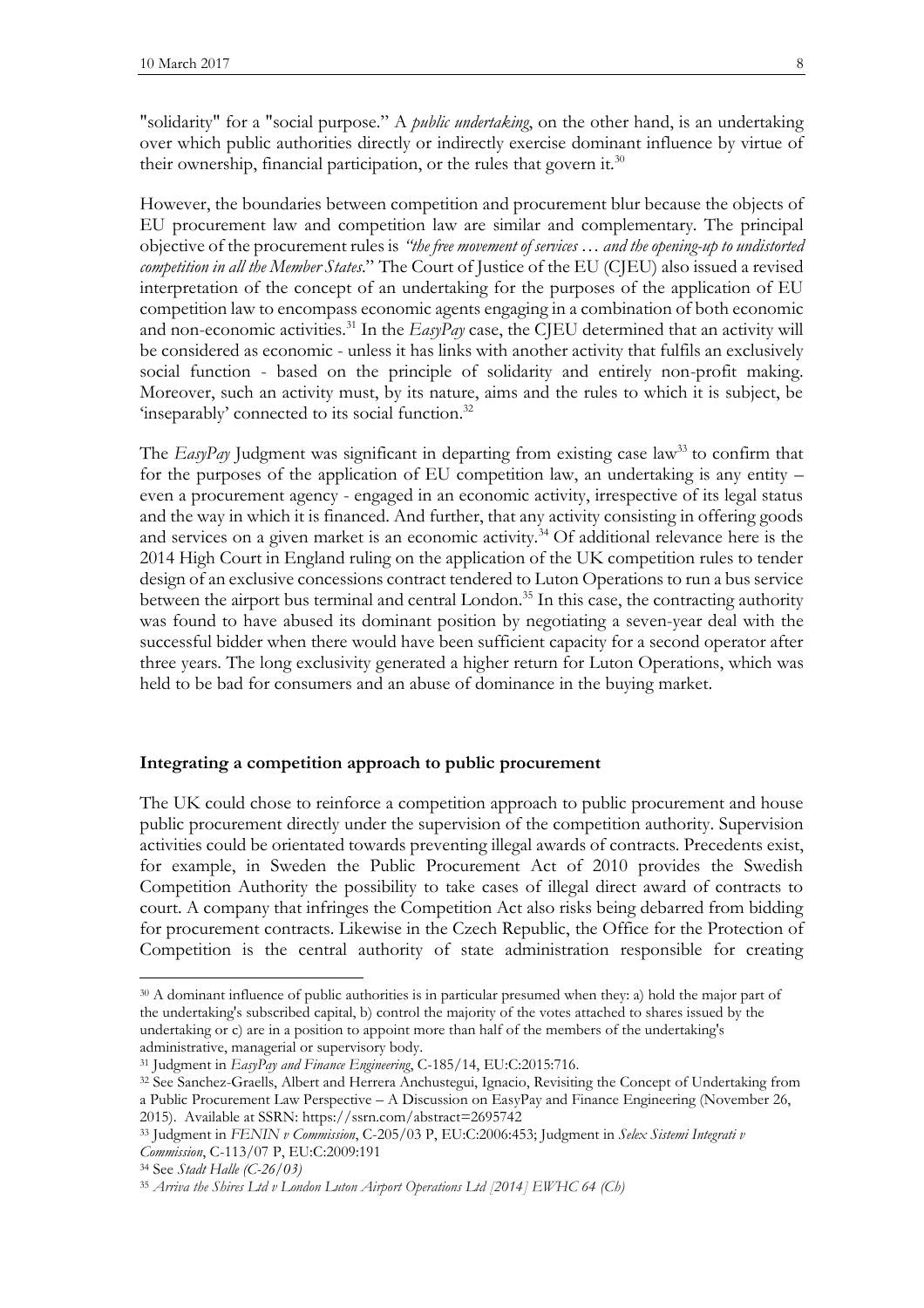$\overline{\phantom{a}}$ 

conditions that favour and protect competition, supervision over public procurement and consultation and monitoring in relation to the provision of state aid. For the UK to follow such an integrated approach would be beneficial, to both open procurement markets, and for legal clarity and enforcement.

Promoting this integrated approach to implementing competition and public procurement law and policy may also be helpful in counterbalancing the centrifugal forces of devolution, undermining the benefits of competition in public procurement. For example, this could involve centralised monitoring of horizontal policy objectives through procurement awards in the different regions of the UK, following a similar assessment and surveillance system. This would also provide a more transparent, coherent and competitive framework for potential bidders, which would be of particular benefit to SMEs that wish to enter these lucrative markets. Currently the EU has one of the most developed State aid control systems in the world. The UK is likely to continue to apply some form of State aid control following Brexit. Providing the UK competition authority with the mandate to oversee the monitoring and enforcement of competition law, State aid control and public procurement rules would help to ensure that decentralised legislation conforms to WTO commitments towards nondiscrimination and subsidy control. Such centralised supervisory powers could also act as a counterweight against legal fragmentation, which could disproportionately undermine economies of scale as well as the benefits of competition and value for money in public procurement following the devolution of these competencies.

Brexit could therefore offer the UK the possibility to craft a procurement system flexible enough to incorporate the devolved procurement legislation, under the supervision of the Competition and Markets Authority. The UK could design a more simplified and flexible legislative framework in place of the over-cumbersome procurement rules currently spread over several EU Directives, with over-bureaucratic award procedures and relatively expensive legal enforcement mechanisms. <sup>36</sup> This streamlined regime would still be in compliance with the framework established under the WTO GPA.

<sup>36</sup> Sue Arrowsmith. Brexit Whitepaper: The implications of Brexit for the law on public and utilities procurement. Achilles Briefing paper 2016. https://www.achilles.com/images/locale/en-EN/buyer/pdf/UK/sue-arrowsmith-brexit-whitepaper.pdf